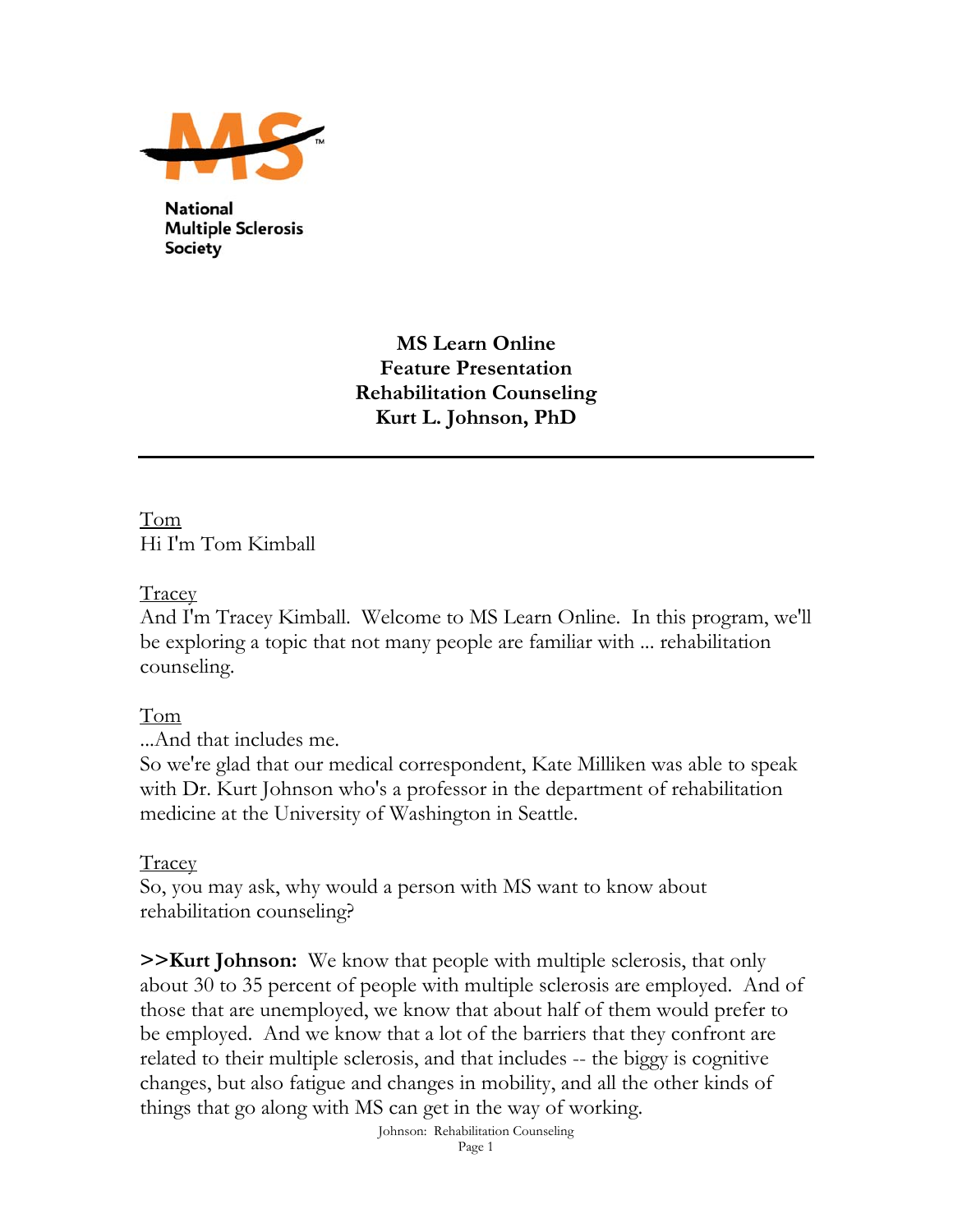We know that another barrier is, as related to systems. For example, long-term disability policies, social security disability insurance, where it makes it difficult for people sometimes to reduce the number of hours that they work and maintain their medical benefits and maintain the standard of living that they prefer.

And so it can be pretty challenging to know how to deal with the changes that come along with multiple sclerosis in terms of keeping your job or selecting another job and moving into that.

So, rehabilitation counselors are specially trained counselors who can help with how you feel about changes in your life because of multiple sclerosis, and work with you and your family and/or work with employers to help you negotiate those changes.

So, some of the outcomes people might want to take would be to modify the circumstances of their employment so they can do it with less effort or less pain, or where they can maximize their cognitive skills.

Perhaps people might want to move into a different job and need help in figuring out how do to that without losing benefits or with maximizing their salary. Perhaps they'd want to go and obtain additional training, or they might want to work part-time.

Or there are a group of people who have been working and just get to the point where they say, "This just isn't worth it anymore. It costs me too much from my outside life and I need to figure out a way to exit employment and move into another phase of my life." So, rehabilitation counselors can help with that.

**>>Kate Milliken:** So, what is the cost in terms of a patient coming to someone like you to help them with the process you just described?

**>>Kurt Johnson:** Well, at our MS Center at the University of Washington, we're unique in that we have a staff of rehabilitation counselors onboard for both inpatients and outpatients. But that's fairly unusual in medical settings.

So, probably the place that people have most access to rehabilitation counselors is through the state agency in each state that specializes in vocational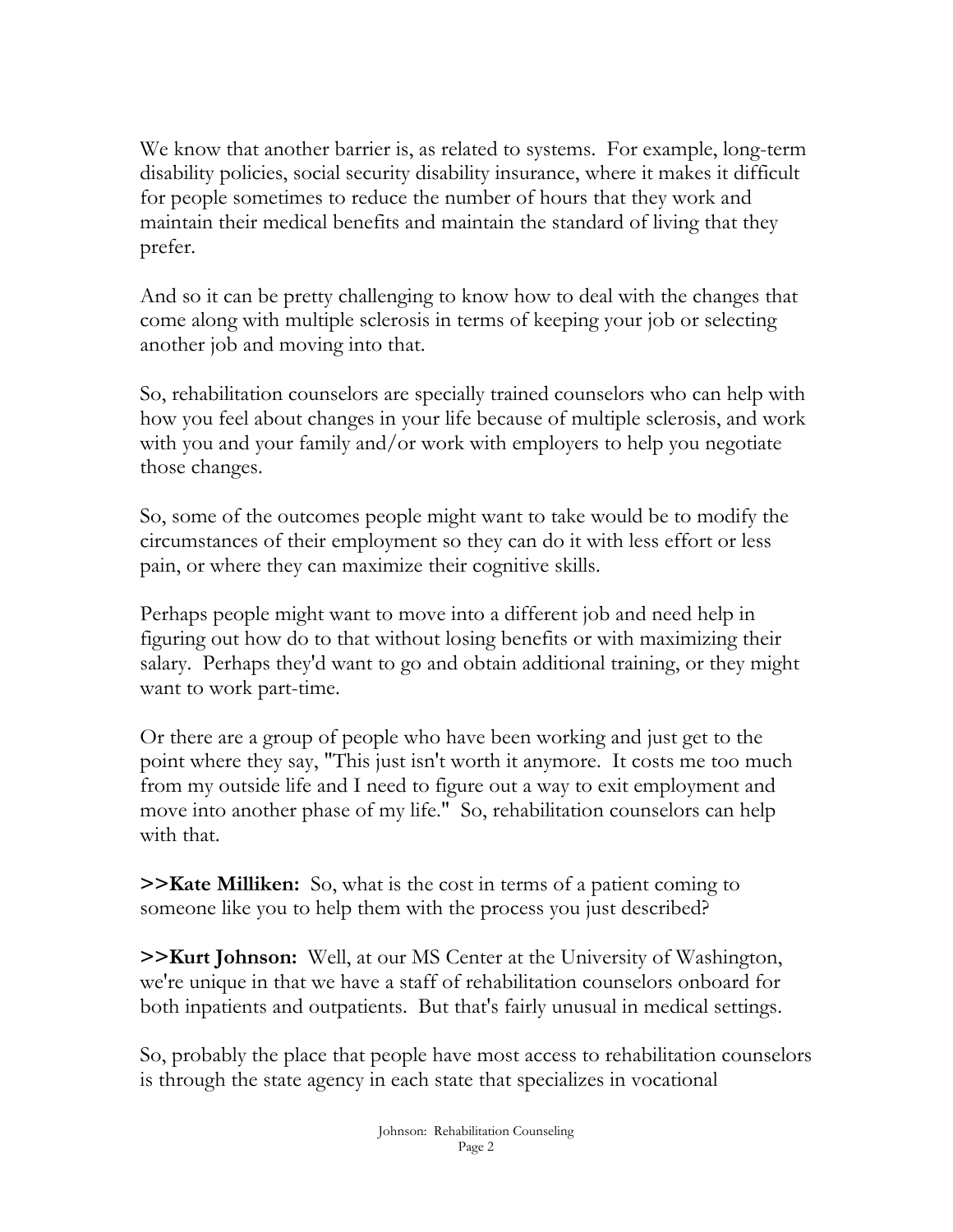rehabilitation. And those are usually called Division of Vocational Rehabilitation, or Department of Vocational Rehabilitation.

And eligibility for those services is by having a significant disability that interferes with your ability to work. And it doesn't really matter what your financial status is, although people who have financial means may be asked to help pay for some portions of their services. And the goal of DVR, or Division of Vocational Rehabilitation, is to help people get back to work.

The problem is that often there's more people needing services than there is money to serve people in the DVR system, and so people may find themselves on waiting lists. And what we found is that a number of people with MS are actually not served by those state systems perhaps partly for that reason.

So, people seeking individual services can expect to, depending on who the service provider is, pay between \$80 and \$150 an hour, and that may or may not be paid for by their private health insurance.

**>>Kate Milliken:** How long would the process take given that it's an individual, case-by-case basis, but how long is the process when you are dealing with someone's vocation, from shifting from one to the other, ballpark, would it take to make that change?

**>>Kurt Johnson:** Well, let's start with somebody who's working but is encountering difficulties at work, and they're finding that they are just -- they feel like they're just barely holding on and that the demands of the work are starting to really push their limit. So, for them -- but they want to stay in that job and they work with the rehabilitation counselor.

And for them the process is putting together some accommodations that will help them change the job so that they can continue doing it. That might be a fairly short process, maybe a two- or three-session consultation, maybe a consultation with the employer.

Maybe, and I think we'll talk about this a little later, they use some technology and then some follow-up. Lots of times with people in that position, they get to a point where they need a little help and then they'll manage it themselves.

But then let's take somebody who has gotten out of the workplace and wants to get back in and needs to really think of a new occupation. Perhaps that person had worked in a professional capacity with a lot of demands and wants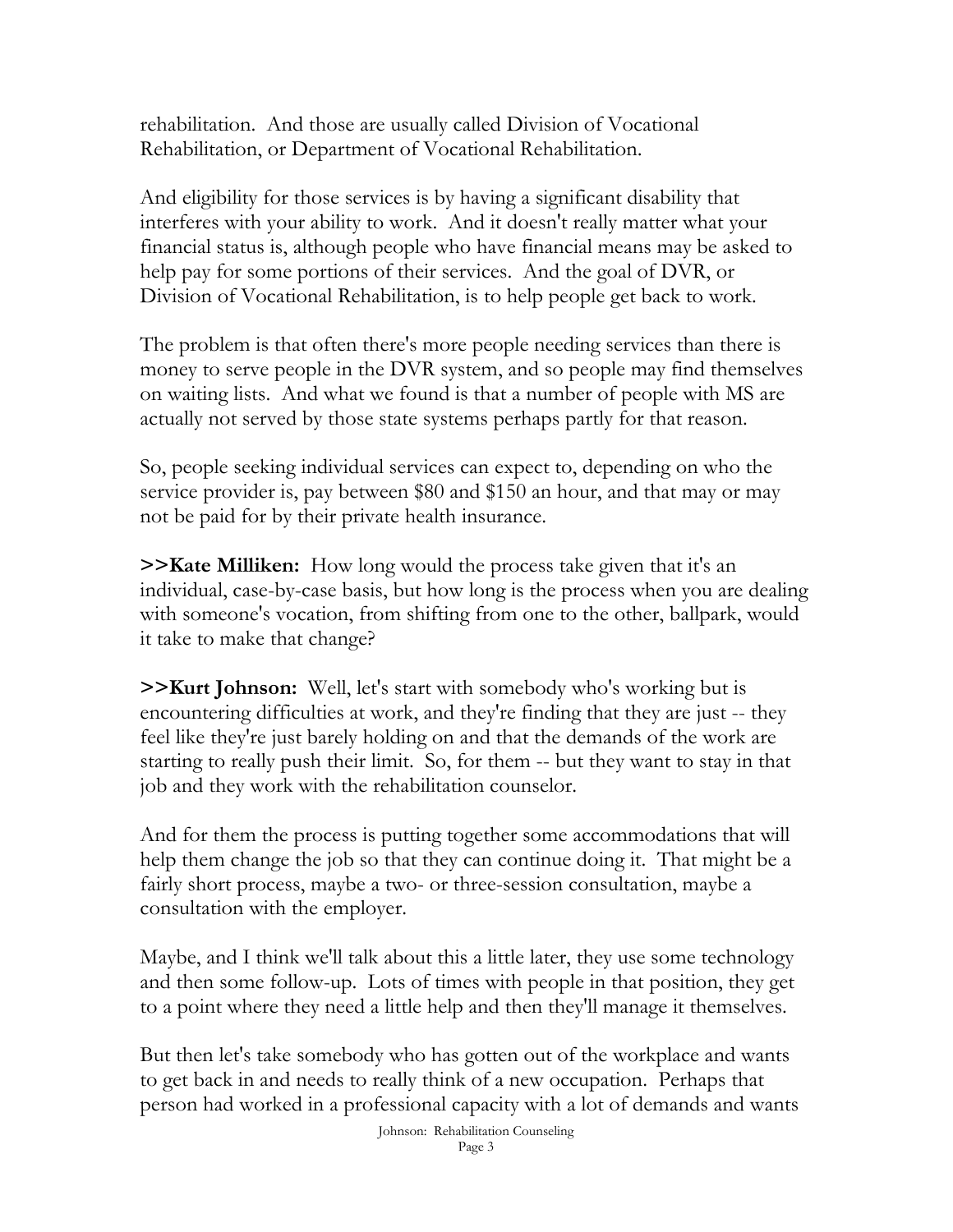to reenter but can't handle as many demands. Then that might entail a process of counseling over a few weeks and then doing some job search to find out what's out there. And then how long it takes to actually get the job. It depends in part on the economy and how much effort a person has to look for a job, how mobile they are.

**>>Kate Milliken:** Right. Let's talk about the role of technology in what you do.

**>>Kurt Johnson:** I was going to bring props.

**>>Kate Milliken:** Oh, really, yeah. Well, there is some amazing stuff.

**>>Kurt Johnson:** Yes. Most of the technology that we see people with MS using is pretty low-tech. We all use technology in our jobs every day, so we use computers, most people do. And it turns out that using just off-the-shelf software that's part of most computers, we can help people compensate, for example, for cognitive changes.

For example, you can set up reminder systems, you can set up calendars that will alert you to things that are coming up, reminders to help you. You can set up task lists to help you sequence things so you don't try to do them all at once. So, that kind of technology is pretty straightforward. We can also use cell phones to provide some reminders and to automate text pages to people to help them remember.

Other technology is, I'm thinking of one woman we know who uses a power chair only at work, because she has to cover big distances at work. So, she has a power chair that she leaves at work. She drives in, they have a little place for the power chair in the garage. She gets in her chair and just by using the power chair she is able to preserve enough energy that she can still work.

**>>Kate Milliken:** I have to believe from your experience that because of your knowledge and because of what all of you guys do in these rehab roles is that by making little tweaks to somebody's life that you can make a big difference.

**>>Kurt Johnson:** I think that's often true, not always. But often it is true that if you think about what confronts people is an economy of energy and a lot of things detract from that economy, cognitive changes, fatigue, effort in walking. And so anything you can do in the workplace or perhaps outside of the